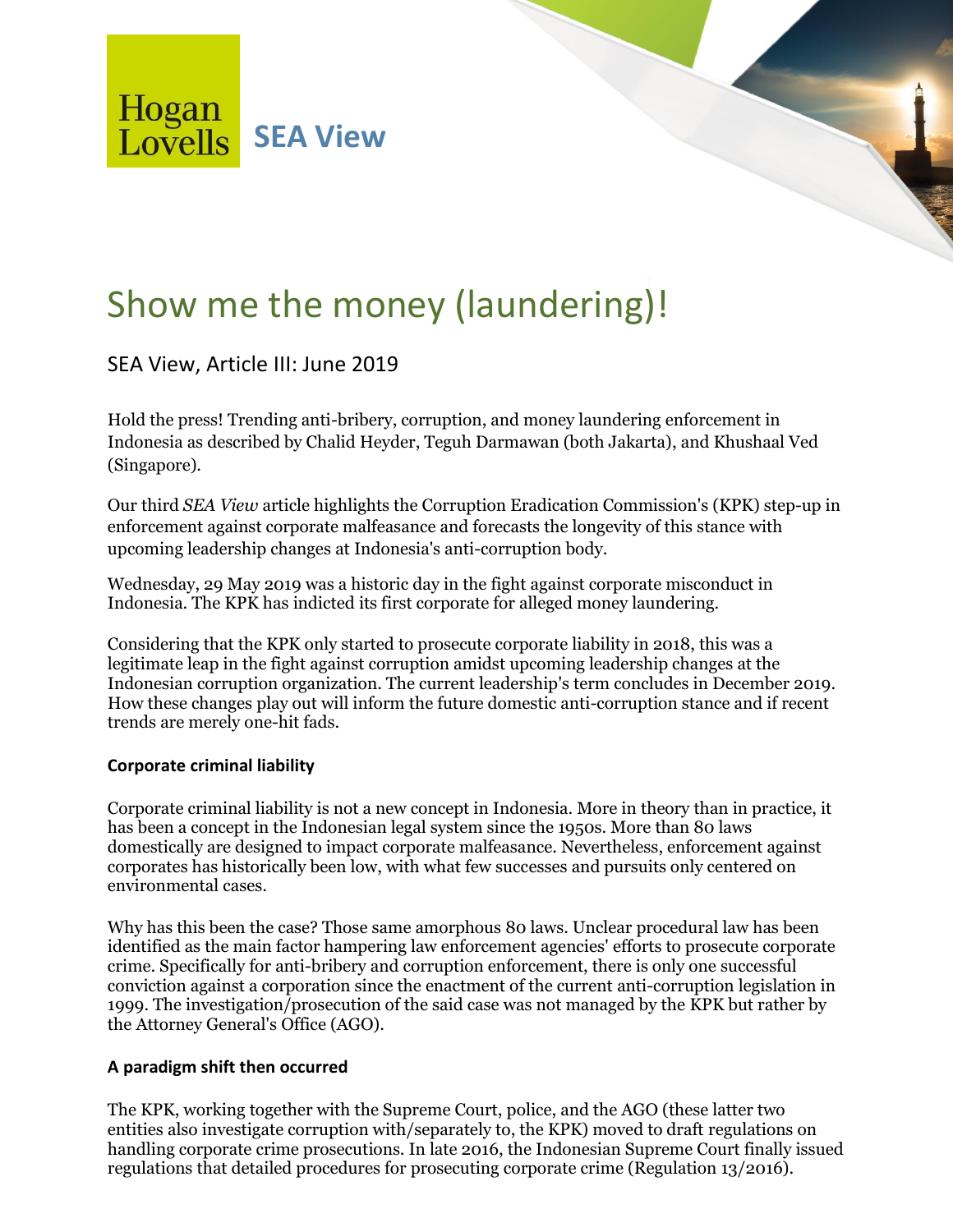The distinction between regulations and laws in Indonesia is worth exploring. Strategic considerations were made when contemplating how corporate crime prosecutions should be published. Ideally, a law would be the perfect form for the regulation, however, for such guidance to become a law, the Indonesian parliament must buy into passing a bill. As such, the KPK and these other bodies worked with the Supreme Court to issue 13/2016 as a regulation, as this was quicker and easier to pass as opposed to a law. However, regulations have limitations as they are only binding for the judiciary.

Since the issuance of Regulation 13/2016, enforcement has increased, but at a crawl. The KPK named its first corporation suspect in 2018. And to date, the KPK has only named four corporations as suspects for bribery/corruption offenses and one for money laundering (the most recent indictment on 29 May 2019). Out of these four corporations, one is a state-owned company. However, the number of investigations is expected to grow. The KPK has indicated there are several corporations currently under investigation. Other than the KPK, the police have now also named at least one corporation as a suspect for bribery/corruption offenses.



In January 2019 the Corruption Court finally rendered its judgment against one of those corporations. PT Nusa Konstruksi Enjiniring (NKE), a publicly traded construction company, was sentenced to pay a monetary penalty of approximately Rp85 billion (approximately US\$6 million) calculated by reference to the profits gained on the projects, a fine of Rp700 million, and suspension from participating in government tender projects for six months. NKE's conduct emphasizes manipulating bidding processes in NKE's favor. NKE's former President Director Dudung Purwadi was also found guilty of corruption and sentenced to almost five years in prison and a paltry fine of approximately US\$17,500.

January was a significant step for the fight against corporate corruption in Indonesia. Whilst the penalties do not appear as extreme as those proffered across the Atlantic, a bar from government tenders has led to corporates with an Indonesian presence sitting up and taking notice. The KPK has acknowledged this, too. And this has prompted discussions to put a bill converting Regulation 13/2016 into law, thus affording it greater force.

The May 2019 charges broadens the corporate enforcement space with the pursuit of money laundering offenses committed by PT Putra Ramadhan (Putra). Putra mixed money from several government funds designed to assist specific regions, particularly the funds designated for the beachy region of Kebumen, southern Java. This charge is inexorably linked to the progress made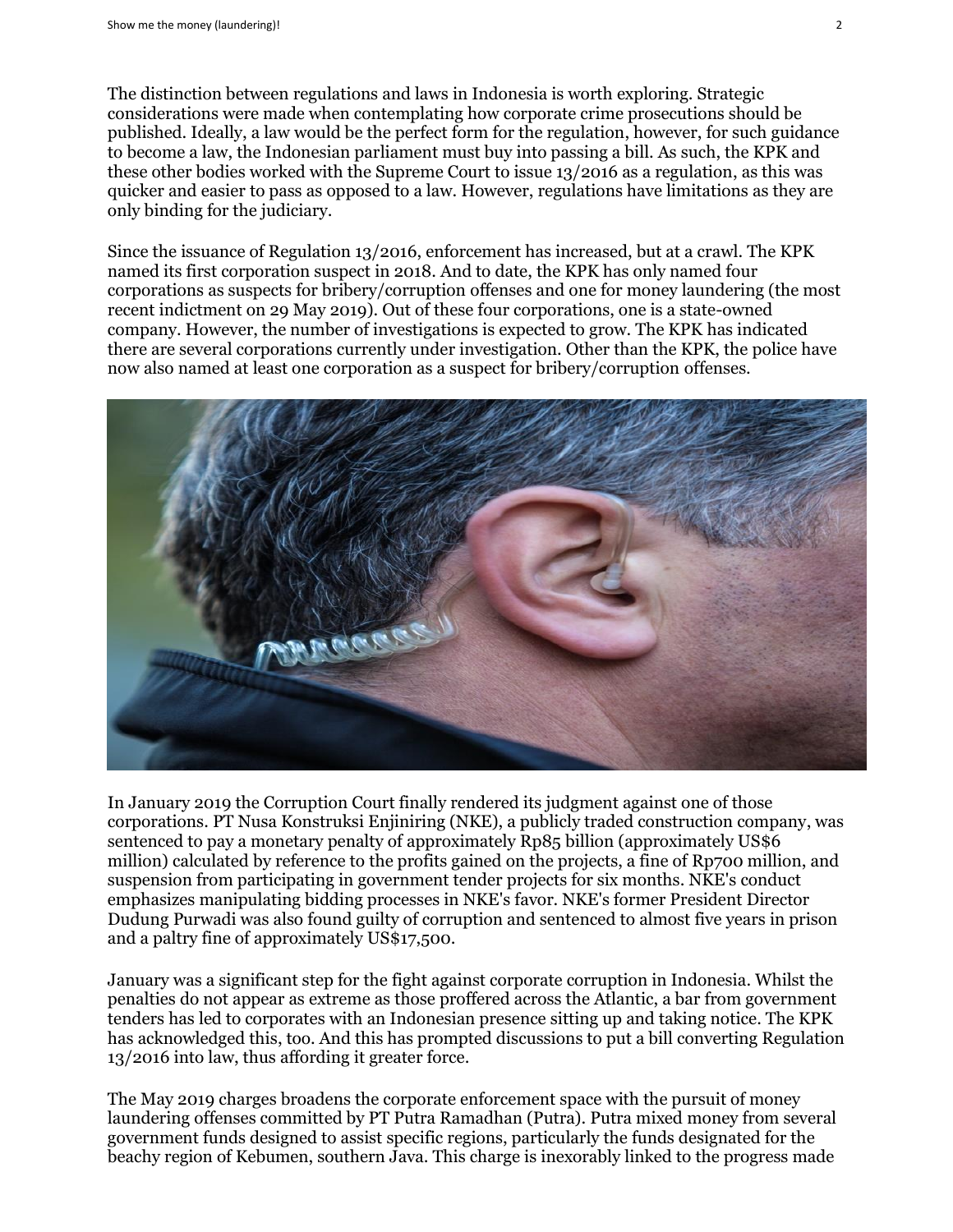by the KPK and Regulation 13/2016 in bringing corporate misconduct to the enforcement spotlight.



### **Peering into the future for corporate criminal liability?**

It can be expected that the KPK and other law enforcement agencies will continue or step up their enforcement against corporations. Moreover, with the reelection of Jokowi as president of the Republic of Indonesia this year, the political support for robust enforcement will continue.

The KPK has stated that it will change its modus operandi, and move to focus on prosecuting corporates. However, we think this is unlikely, as individuals will still remain the focus, but such bold statements are unlike the past because corporate liability is being recognized.

Considering the trend of prosecuting corporations, Indonesia is following other Association of Southeast Asian Nations that have also started to shift their enforcement against corporates (such as Vietnam and Thailand). Corporates must be equipped with tools to mitigate the risk of prosecution, now not merely from the enforcement epicenters in London and the United States, but also from their domestic and regional centers. Adequate procedures to prevent bribery/corruption must be implemented. In Indonesia, such procedures can be relied on as a defense for a prosecution. Under Article 4 of Regulation 13/2016, judges will consider a defendant entity's adequate procedures in rendering a sentence.

Multinationals must be attune to local challenges and in Indonesia it is not uncommon that pressure and influence is exerted in the form of bribery to achieve or even maintain commercial goals. Specific programs must be developed to address the high and real risk of public bribery.

### **Leadership change looms**

Across the world, within the last 12 months, much attention has been given to changes at the United Kingdom's Serious Fraud Office, with the appointment of Lisa Osofsky, and the U.S. Department of Justice's (DOJ) own revolving door policy, with the Foreign Corrupt Practices Act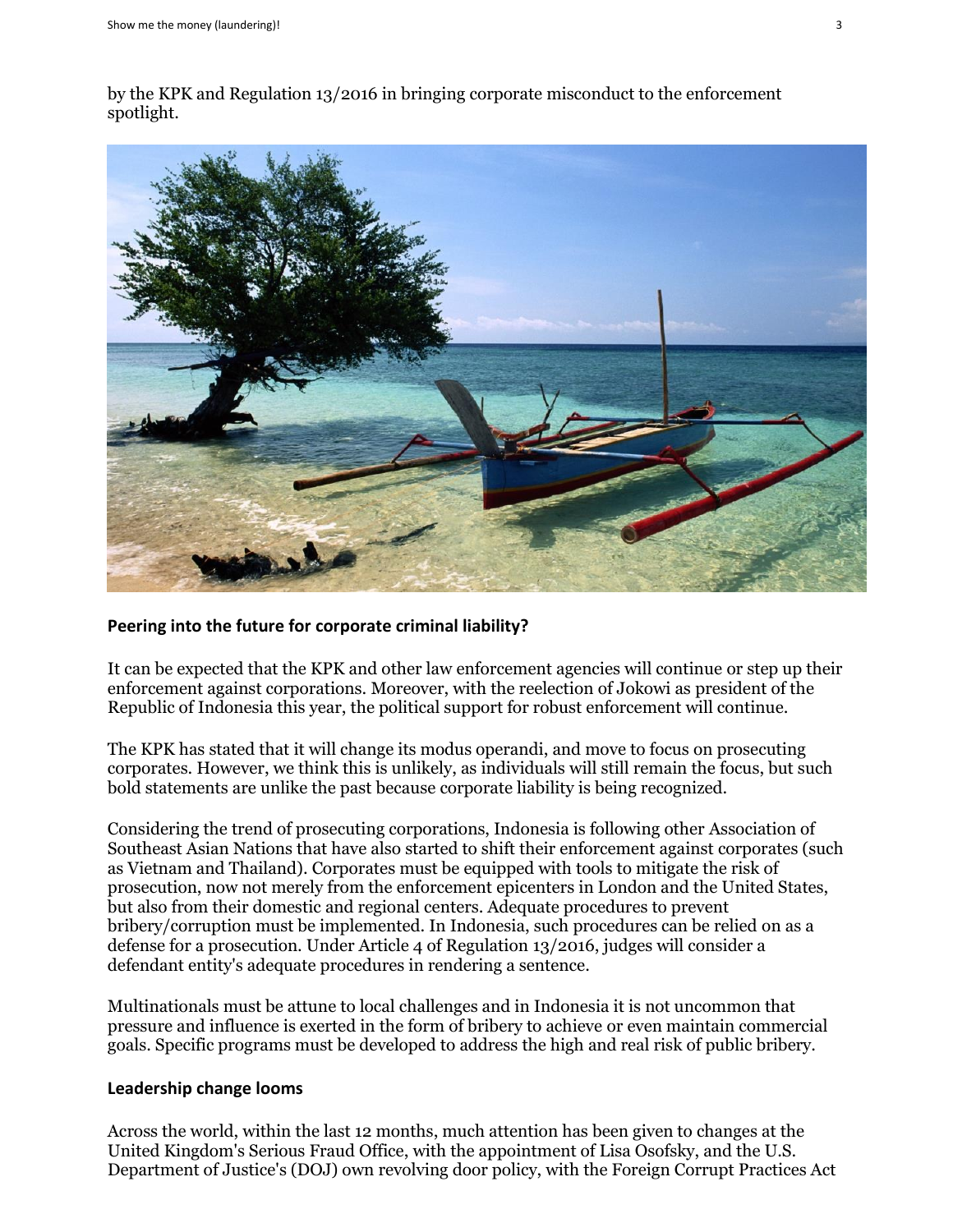(FCPA) assistant chief only a few weeks ago crossing Washington D.C.'s mall to take up another departmental position with Veteran Affairs. Lesser interest has been placed on the leadership shifts away from global enforcement headquarters.



The KPK is steered by five personnel: a chairman with four concurrent vice-chairman. The five leaders are state officials who hold office for five years and can only be reelected for one term. The next cycle runs from 2019-2023, and with the current cohort's term concluding on 21 December 2019, the mooted names include investigators and professors. Their direction at the independent KPK could dictate the emphasis placed on corporate liability, though they will also be influenced by the direction of enforcement abroad. The United Kingdom, United States, and Singapore are frequently cited by the KPK elite as markers of the anti-corruption standard of enforcement.